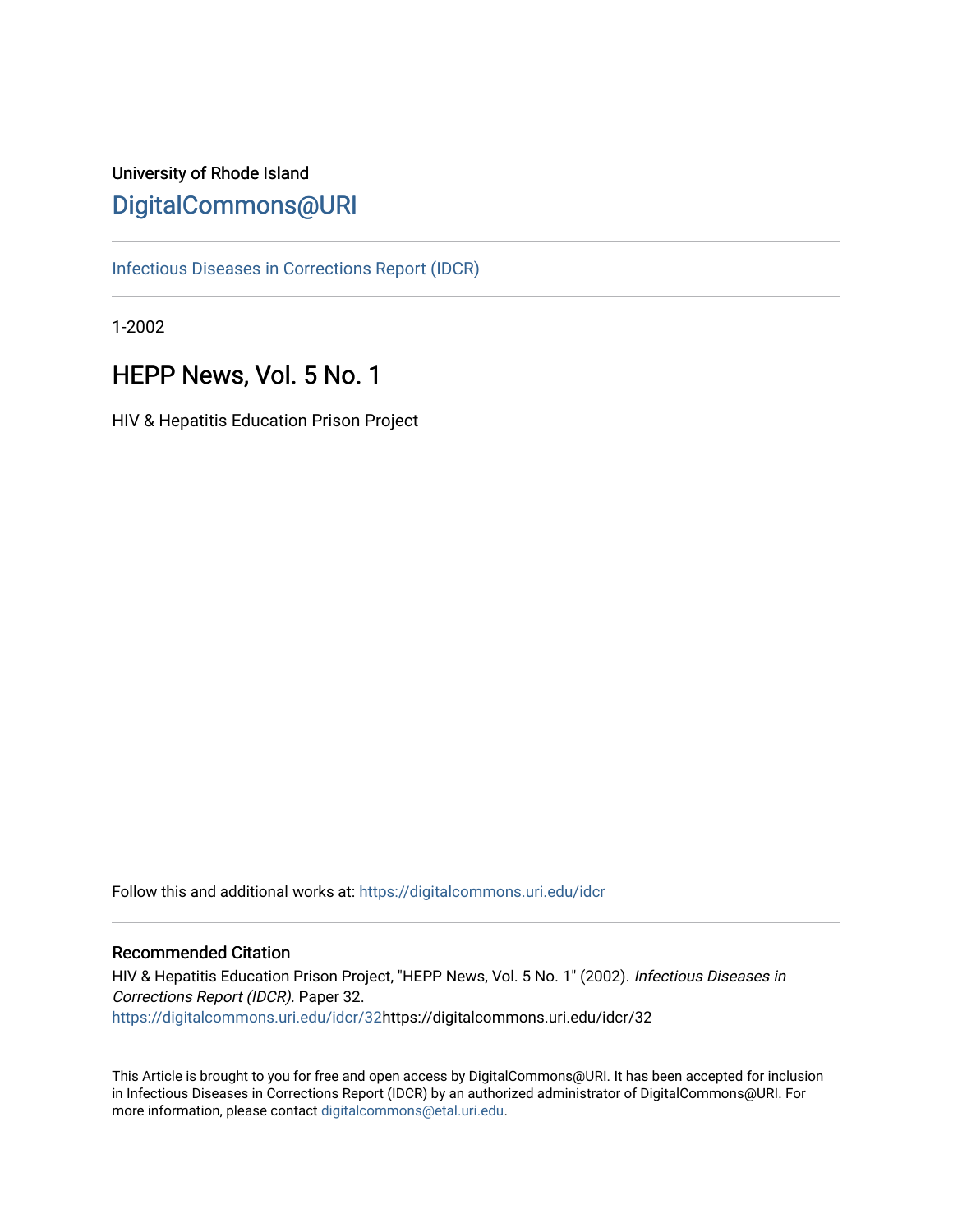

SPONSORED BY THE BROWN MEDICAL SCHOOL OFFICE OF CONTINUING MEDICAL EDUCATION.

# ABOUT HEPP

*HEPP News, a forum for correctional problem solving, targets correctional administrators and HIV/AIDS and hepatitis care providers including physicians, nurses, outreach workers, and case managers. Continuing Medical Education credits are provided by the Brown University Office of Continuing Medical Education to physicians who accurately respond to the questions on the last page of the newsletter.* 

#### CHIEF EDITOR **Anne S. De Groot, M.D.**

*Director, TB/HIV Research Lab, Brown Medical School*

#### DEPUTY EDITORS **Frederick L. Altice, M.D.** *Director, HIV in Prisons Program, Yale University AIDS Program*

**Joseph Bick, M.D.** *Director, HIV Treatment Services, California Medical Facility, California Department of Corrections*

#### **David P. Paar, M.D.** *Director, AIDS Care and Clinical Research Program, University of Texas, Medical Branch*

Faculty Disclosure In accordance with the Accreditation Council for Continuing Medical Education Standards for Commercial Support, the faculty for this activity have been asked to complete Conflict of Interest Disclosure forms. Disclosures are listed at the end of articles. All of the individual medications discussed in this newsletter are approved for treatment of HIV and hepatitis unless otherwise indicated. For the treatment of HIV and hepatitis infection, many physicians opt to use combination antiretroviral therapy which is not addressed by the FDA.

*HEPP News is grateful for the support of the following companies through unrestricted educational grants:*

*Major Support: Agouron Pharmaceuticals, Abbott Laboratories, and Roche Pharmaceuticals Sustaining: Boehringer-Ingelheim/Roxane Laboratories, and Schering-Plough Supporting: Merck&Co.*

# Human Papillomavirus Infections in Incarcerated Women

**Annekathryn Goodman, M.D.\* Associate Professor in Obstetrics, Gynecology, and Reproductive** Biology, Harvard Medical School, Division of Gynecologic Oncology, Massachusetts General Hospital

The factors associated with the development of lower genital tract neoplasia (cancers) are directly related to lifestyle, poverty, sexual risk taking behaviors, and access to health care. Historically it has been observed that women who have multiple sexual partners or have a partner who has had multiple sexual partners are at highest risk for the development of cervical cancer. Human papillomavirus (HPV) is the most important etiological agent in neoplastic change. In the past two decades, HIV and HPV co-infection has been associated with more rapid development of cervical cancer. Most incarcerated women are at very high risk for cervical cancer due to their lifestyles and to the high rate of HIV co-infection in this population. This paper reviews the present knowledge of this viral infection and the management of HPV infection in incarcerated populations.

#### EPIDEMIOLOGY

Human papillomavirus (HPV) is a sexually transmitted disease. The role of HPV in malignant transformation has become fairly well-established. HPV DNA has been found in over 95% of cervical condyloma accuminata, all premalignant cervical lesions, and invasive cancers. Due to poor access to preventive health care in developing countries of the world and in selected populations in the developed world, cervical cancer remains the leading cause of cancer death world-wide.

An accurate evaluation of the prevalence of human papillomavirus infections is difficult because the infection is not reportable, most infections are subclinical, sensitivity of detection varies with the method used, and regression of infection occurs. However, HPV is thought to be the most common viral sexually transmitted disease. It is estimated that 20 to 40 million persons in the United States are infected with HPV. HPV is very common, as can be demonstrated by studies of mass screening using hybridization techniques on cells collected from cervical smears. Ten to 30 percent of specimens had evidence of HPV infection. The Centers for Disease Control and Prevention (CDC) have observed an increase in the prevalence of HPV

infection obtained through surveys of office visits for HPV from 1966 to 1988: a five fold increase occurred during that period. In some populations, cross sectional studies of cytologically normal women suggest that 20 to 40 percent of sexually active women have detectable HPV infection. That prevalence decreases with age.

HPV is classified by subtype. Some subtypes are more or less likely to be associated with cervical cancer. Genital subtypes can vary by geography and ethnicity. In the United States, HPV 16 has been found to be the most prevalent subtype. HPV 16 is also the predominant subtype in countries around the world except for Indonesia, where HPV 18 is more common. There is significant geographic variation in the prevalence of some of the less common viral subtypes. A clustering of HPV 45 has been apparent in Western Africa, while HPV 39 and HPV 59 have been almost entirely confined to Central and South America.

Most HPV infections occur in young adults with a peak in the late teens and early twenties. Currently HPV infections have reached epidemic proportions in young, sexually active populations. Of note, the mean age for women who develop cervical dysplasia is 25 years old, while carcinoma-in-situ and invasive cervical cancer has an older mean age of 30 and 50 years respectively. The decreasing prevalence of human papillomaviral infections with age is thought to be related to increasing development of both cell mediated immunity and mucosal IgA immunity.

Human papillomavirus infection is predominantly transmitted by micro trauma to the genital

#### **Continued on page 2**

| WHAT'S                                                       | INSIDE |
|--------------------------------------------------------------|--------|
|                                                              |        |
| Spotlight <b>Construct Contract Construct Construct</b> Dg 6 |        |
|                                                              |        |
|                                                              |        |

Brown Medical School | Providence, RI 02906 | 401.277.3651 | fax: 401.277.3656 | www.hivcorrections.org If you have any problems with this fax transmission please call 800.748.4336 or e-mail us at HEPP@corrections.net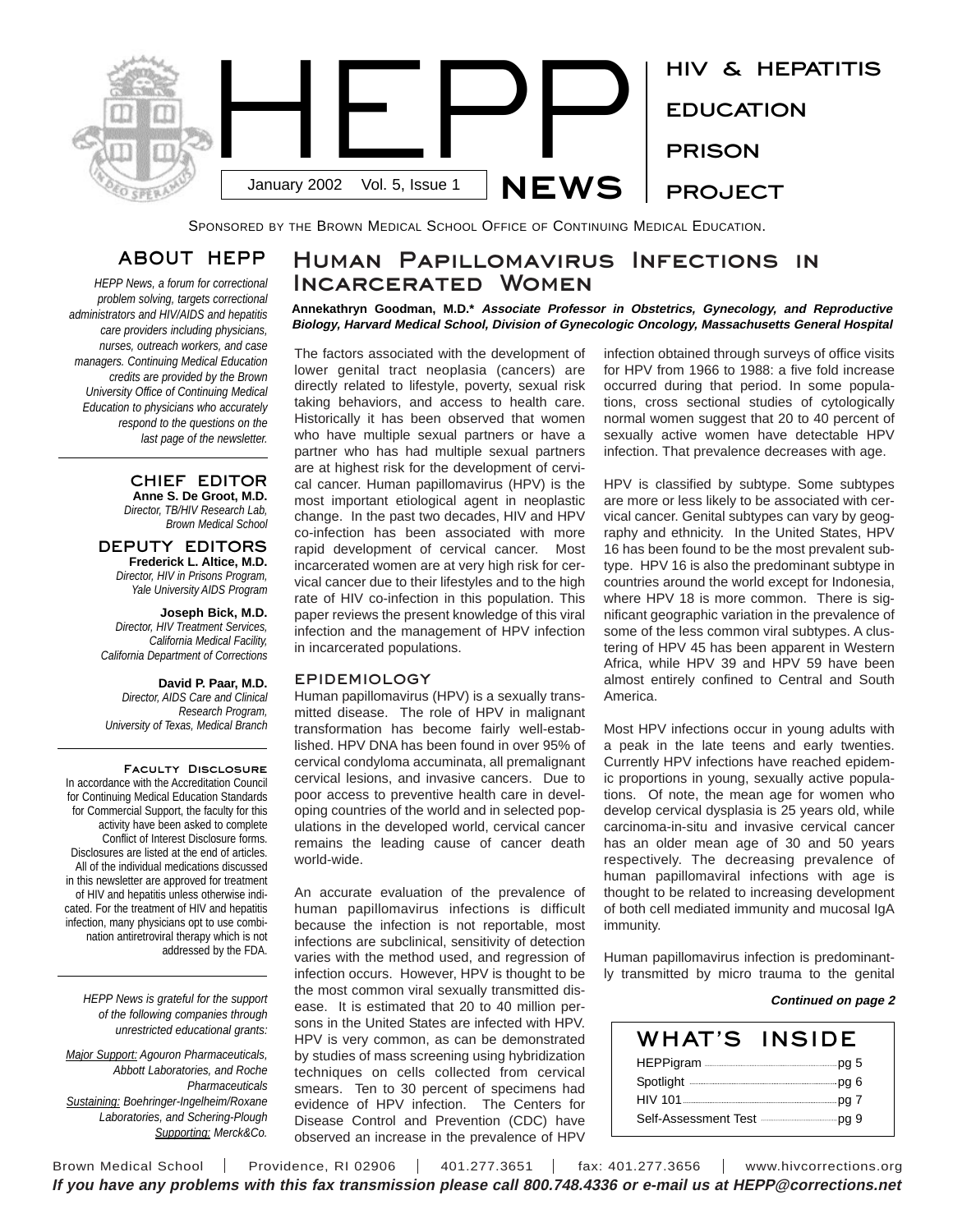#### Human Papillomavirus... **(continued from page 1)**

mucosa that occurs as part of normal sexual behavior. Viral particles are introduced in this way in the basement membrane of the skin. Over two-thirds of partners of persons infected with HPV developed condylomata on average two to three months after exposure. Transmission occurs from male to female, female to male, male to male, and female to female. PCR studies suggest all coital contacts are infected with one exposure. The incubation period is long, and can be difficult to accurately assess because of subclinical infections and the effect of host immunity. It is estimated to be anywhere from three weeks to 20 months. While condoms are thought to be slightly protective for cervical infections by HPV, they are not protective against transmission from contact between external genital skin. Human papilloma virus can also be transmitted vertically during childbirth. Juvenile laryngeal papillomatosis is a rare sequellum of vaginal delivery. Other potential modes of transmission have not been well-documented. These include fomites and close, non-sexual contact such as with children. Co-factors for transmission, persistence, and neoplastic change in HPV infections include tobacco use, oral contraceptives, and possibly concurrent sexually transmitted diseases such as herpes simplex, chlamydia trachomatis, cytomegalovirus, and Epstein-Barr virus.

#### PATHOGENEIS AND NATURAL HISTORY

While 30 to 50% of sexually active people are infected with human papillomavirus, progression to cancer occurs in less than one percent of women. There are three possible scenarios for a HPV infection. There can be complete clearance of HPV after the acute infection. Alternatively, the infection can stay or become latent. And finally, there can be active progression of the infection. Observations supporting the transient nature of some infections include the increase of host immunity with age, and the anatomical changes in the normal maturation of the cervix. In the teenage and young adult group, the glandular endocervical lining is present on the exocervix (called cervical ectropion). As the cervix matures over a woman's reproductive life, the cervical ectropion is replaced through a process of squamous metaplasia to stratified squamous epithelium. The stratified squamous epithelium is thought to be more protective in general against sexually transmitted diseases. Hormonal environment may also play a role in the patient's susceptibility to HPV. Mucosal immunity occurs through the common mucosal immune system with production of IgA over

### Table 1: **HPV Subtypes and Associations with Mucosal Neoplasia**

#### **LOW RISK**

- G 6, 11 cause papillomas of the upper airways and external genital condyloma
- $=$  42, 43, 44 closely related in their nucleotide sequence to 6, 11

#### **INTERMEDIATE RISK**

 $=$  31, 33, 35, 51, 52 - associated with dysplasia

#### **HIGH RISK**

 $\blacksquare$  16 - present in 50% of high grade squamous intraepithelial lesions of the cervix, and invasive cancer present in 15% to 40% of low grade lesions in the cervix, present in 85% of high grade lesions in other areas of the anogenital tract, present in 40% of subclinical lesions of the vulva and 10% of recalcitrant condyloma acuminate

**= 18 - very rarely found in low grade lesions. Involved in a faster transit time to** invasive cancer in squamous and glandular lesions, closely linked to glandular dysplasia and adenocarcinoma of the cervix

time. This is a slow delayed response that does not immediately occur with initial exposure to HPV. Risk factors for persistent HPV infection and neoplastic change include aneuploid dysplastic lesions, oncogenic HPV subtypes, immunosuppression, and certain HLA alleles.

#### CLINICAL MANIFESTATIONS OF HPV INFECTION **BENIGN LESIONS**

A vulvar condyloma can show a wide range of appearances. Small raised crusted lesions can appear on the vulvar or perianal region. Bigger condyloma can appear confluent, rising above the skin level. In immunocomprised patients, the condyloma can extend up onto the mons and back to the buttocks. Small papular changes on the skin can sometimes be attributed to HPV infection. These visual changes can either be completely asymptomatic or can be associated with vulvar pruritis and burning. Exophytic condyloma can also occur in a multifocal pattern in the vagina. Condyloma can also occur on the cervix. The majority of cervical condyloma are flat although raised leukoplakic lesions can be seen.

#### **PREMALIGNANT LESIONS**

Intraepithelial neoplasia of the lower genital tract can be categorized by site. Vulvar intraepithelial neoplasm (VIN) appears as a discrete pigment change on the vulvar skin. This pigment change can be white, gray, black or red. Most commonly it is gray to black. The lesion may or may not be raised but always has a sharp border to it. VIN is commonly multifocal and frequently involves the perianal region as well. These lesions can be completely asymptomatic or can be associated with burning or itching.

Vaginal intraepithelial neoplasia (VAIN) is an aymptomatic mucosal change that can occur anywhere in the vagina. It is seen by colposcopic viewing as discrete, sharp bordered regions of white epithelium that may or may not be associated with atypical vascular changes. Cervical intraepithelial neoplasia (CIN) is also asymptomatic. This can appear as unifocal or multifocal white, discrete lesions seen by colposcopy. These lesions can be associated with atypical blood vessels such as a mosaic (cobblestone) or punctate vascular pattern. All intraepithelial neoplasia can be divided into low grade or high grade lesions. Low grade lesions are usually histopathologically associated with cytopathic changes of HPV. High grade lesions include moderate to severely dysplastic changes.

#### **MALIGNANT LESIONS**

Invasive cancers of the lower genital tract, which include anal, vulvar, vaginal, and cervical cancers, have all been associated with human papillomavirus infections. Perianal cancers are highly associated with immunosuppression such as that observed in progressive HIV infection. Invasive vulvar cancers have a bimodal age distribution. In the younger age group, mean age 40 years, vulvar cancer is highly associated with HPV infection. These lesions are usually multifocal and can be associated with immunosuppression from HIV. The second age group (mean of 70 years), have unifocal vulvar cancers that are not HPV related. Vulvar and perianal cancers can appear as a raised or ulcerated lesion on the surface of the skin. Very small cancers may be asymptomatic. However with time, these cancers become painful and can bleed.

Vaginal cancers comprise one percent of all female genital malignancies. They are associated with HPV infection. The most common site of vaginal cancer is the posterior upper third of the vagina. Frequently these cancers are missed when they are small as they can be hidden by the specu-**Continued on page 4**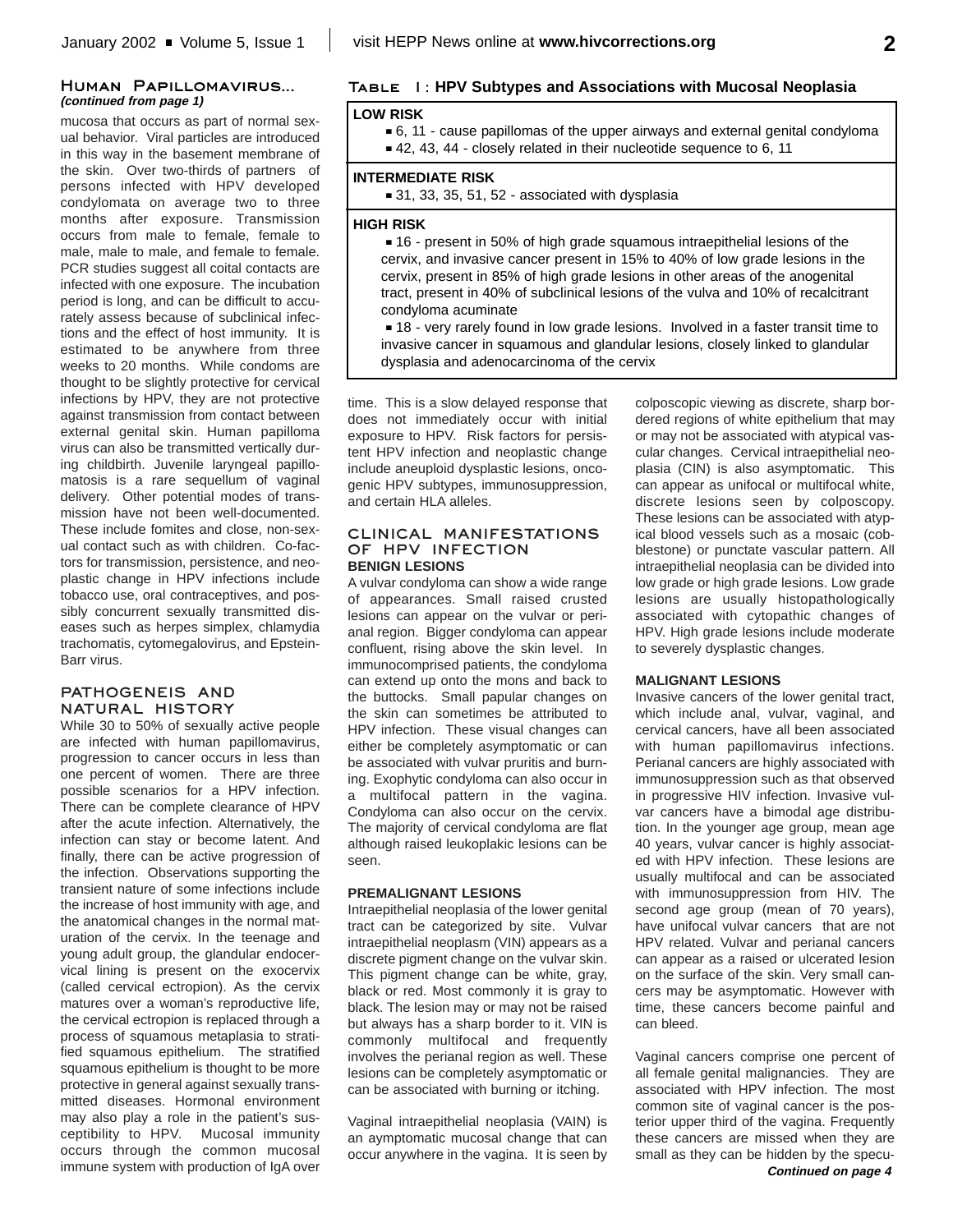# Letter from the Editor

#### Dear Colleagues,

Having just returned from <sup>a</sup> trip to visit the University of Mali Medical School, hospital (Point G) and research center (the NIH-funded MRTC) in Bamako, Mali (West Africa), I'm looking at the enormous contrast between HIV practice here, and there, from <sup>a</sup> new perspective. As there is still only limited access to antiretroviral agents, and the cost of the medication is still prohibitive despite <sup>a</sup> dramatic pricing reduction, patients are reluctant to get tested for HIV (why test, if treatment is inaccessible). Therefore, most patients only present to clinicians in the very late stages of AIDS - literally on death<sup>1</sup>s door. The real tragedy is yet to come, when the effect of AIDS on the economic stability of subsaharan Africa becomes more apparent. The average age of the AIDS ward patients when I visited was 23.

I saw cases of severe cryptococcal meningitis, wasting disease, and miliary tuberculosis, the likes of which I have not seen in years in my practice here in the US. Screening for and treatment of CMV is unheard of Mycobacterial subtyping (MAI vs M.tb vs M.bovis) is not possible. Prophylaxis for opportunistic infections is not feasible, due to the cost of the medications. And, to put the conditions for patients in sharp contrast with the treatment for HPV that is outlined in this issue of HEPP by my colleague A.K. Goodman, Pap testing is not the standard of careat all. Thus, cervical cancer is one of the top cancer causes of death in Africa.

I am pleased to report that antiretroviral medication ("ARV" to Malian doctors) is becoming more accessible due to the advocacy of clinicians and governments in Africa, and Malian physicians are eager participants in any AIDS training courses that are available. I hope we may help our colleagues avoid some of the costly errors we have made in the course of the US epidemic. How would we structure HIV/AIDS care now, if we had <sup>a</sup> chance to start over now that so many different treatment options are available?

Our tradition to address sexually transmitted diseases in our January issue of HEPP is done by AK Goodman, <sup>a</sup> gyn-onc specialist who provided care contemporaneously with me in <sup>a</sup> MA DOC institutions in the late 1980s. In this issue, Dr. Goodman provides <sup>a</sup> roadmap for the diagnosis and treatment of HPV. After reading this article, readers should understand the transmission of HPV, the relative risk of the various subtypes, and the current gynecological standard of care for HIV-positive women. In keeping with the STD theme, we also bring you <sup>a</sup> spotlight on the issue of condom distribution in prison and jail settings from across the border (Canada). And, since the use of combination therapy is expanding, we decided to re-run our "Abacavir Hypersensitivity Syndrome (AHS)" algorithm, which clinicians can use in order to recognize the symptoms of AHS and to identify the antiretroviral medications that contain abacavir.

Sincerely, Ame 1. DeGrad

Anne S. De Groot, M.D.

NAME:

Published monthly and distributed by fax, HEPP News provides up-to-the-moment information on HIV and hepatitis treatment, efficient approaches to administering treatment in the correctional environment, national and international news related to HIV and hepatitis in prisons and jails, and changes in correctional care that impact HIV and hepatitis treatment.

**Senior Advisors**

Theodore M. Hammett, Ph.D. Abt Associates

Ned E. Heltzer, R.Ph., M.S. Heltzer Associates Ralf Jürgens

Canadian AIDS Law Legal Network Joseph Paris, Ph.D., M.D.

CCHP Georgia Dept. of Corrections David Thomas, J.D., M.D.

Florida Dept. of Corrections Lester Wright, M.D.

New York State Dept. of Corrections **Associate Editors**

Dean Rieger, M.D.

Indiana Dept. of Corrections Josiah Rich, M.D.

Brown University School of Medicine, The Miriam Hospital

Stephen Tabet, M.D., M.P.H. Univ. of Washington Division of Infectious Disease Seattle HIVNET

> David A. Wohl, M.D. University of North Carolina

> > **Managers**

Craig Grein Brown University

Michelle Gaseau The Corrections Connection

**Layout**

Kimberly Backlund-Lewis The Corrections Connection

**Distribution**

Screened Images Multimedia

#### **Managing Editor** Rebecca Nerenberg

HIV/Hepatitis Education Prison Project The editorial board and contributors to HEPP News include national and regional correctional professionals, selected on the basis of their experience with HIV and hepatitis care in the correctional setting.

# Subscribe to HEPP News

Fax to **617.770.3339** for any of the following: (please print clearly or type)

\_\_\_\_ Yes, I would like to add/update/correct (circle one) my contact information for my complimentary subscription of HEPP News fax/email newsletter.

Yes, I would like to sign up the following colleague to receive a complimentary subscription of HEPP News fax/email newsletter.

\_\_\_\_ Yes, I would like to have the following back issues emailed to me (please include volume/issue/date).

\_\_\_\_ Yes, I would like my HEPP News to be delivered in the future as an attached PDF file in an email (rather than have a fax).

|  |                                                                                                                                                        | (Optional) # of HIV-Infected Inmates: _____                                                                                                                                                                                    |
|--|--------------------------------------------------------------------------------------------------------------------------------------------------------|--------------------------------------------------------------------------------------------------------------------------------------------------------------------------------------------------------------------------------|
|  |                                                                                                                                                        |                                                                                                                                                                                                                                |
|  | CHECK ONE: O Physician O Physician Assistant O Nurse Practitioner<br>O Pharmacist O Medical Director/Administrator O HIV Case Worker/Counselor O Other | O Nurse/Nurse Administrator                                                                                                                                                                                                    |
|  |                                                                                                                                                        |                                                                                                                                                                                                                                |
|  |                                                                                                                                                        |                                                                                                                                                                                                                                |
|  |                                                                                                                                                        |                                                                                                                                                                                                                                |
|  |                                                                                                                                                        | DATE: the contract of the contract of the contract of the contract of the contract of the contract of the contract of the contract of the contract of the contract of the contract of the contract of the contract of the cont |
|  |                                                                                                                                                        |                                                                                                                                                                                                                                |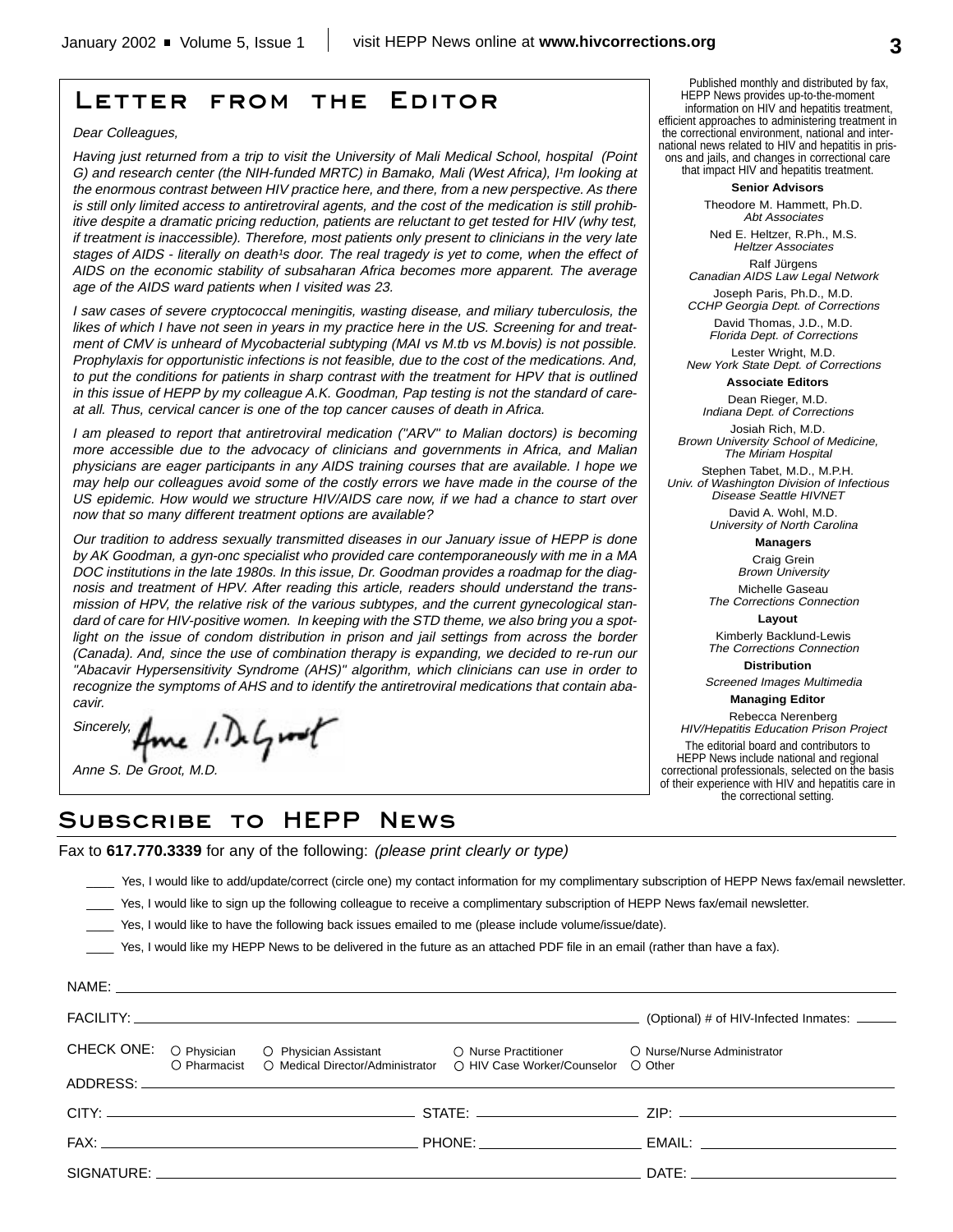#### Human Papillomavirus... **(continued from page 2)**

lum blades. Early cancers are asymptomatic. As the cancer grows, the major symptoms become bleeding and pain. On physical examination, these cancers will appear as discrete, raised, or ulcerated lesions that are hard on palpation.

Cervical cancer is highly associated with HPV infection. Asymptomatic cancers are picked up by Pap smear screening. On inspection, a cervical cancer can appear exophytic with a polypoid, raised growth on the exocervix, or endophytic, with expansion of the cancer in the endocervical canal. Early symptoms include post-coital spotting, abnormal vaginal bleeding, and an abnormal discharge. Late symptoms that herald metastatic spread include bladder outlet obstruction, constipation, back pain, and leg swelling.

#### DIAGNOSIS

Diagnosis of HPV infection and its clinical manifestations can be made by clinical examination, HPV DNA detection methods, cytology, and/or colposcopy with biopsy. Most basic and clinical investigations use one or more of three nucleic acid-based tests to detect and type HPV. These tests include hybrid capture system (HCS), in situ hybridization (ISH), and polymerase chain reaction (PCR). Presently hybrid capture II assay is used commercially for clinical HPV testing.

#### THE ROLE OF HPV TESTING

The role of HPV testing has been intensively evaluated. It has been looked at as an adjunct to cervical cancer screening and as a triage tool for low grade and atypical Pap smears for colposcopic referrals. Three recent studies have evaluated the utility of HPV testing. A longitudinal cohort of 2011 women aged 15-19 was recruited by Woodman et al. Testing and cytology was

performed every six months for three years. The cumulative risk of any HPV infection was 44% however most infections were of short duration. Twenty-eight of the 2011 developed high grade dysplasia. They concluded that the inevitability of acquiring an HPV infection and the transient nature of the infection made HPV testing for cervical cancer risk assessment inadequate.

A second study by Moscicki et al prospectively screened 105 women who were HPV negative at baseline for a median of 50 months. Nineteen percent developed low grade dysplasia and no women developed high grade dysplasia. They concluded that the majority of young women with HPV infection never develop low grade dysplasia.

Solomon et al reported their preliminary finding from the ASCUS/LSIL Triage Study (ALTS) trial. They looked at 3488 women with atypical squamous cells of uncertain significance (ASCUS) who were randomized to immediate colposcopy, HPV triage, or repeat Pap smear. They found that the prevalence of high grade lesions was 5.1%. However, 56.1% of the women with ASCUS were positive for high risk HPV types. While they concluded that HPV testing has a greater sensitivity to detect a high grade lesion compared with repeat Pap smear alone, there was a significantly increased number of women referred to colposcopy.

In conclusion, as most HPV infections are transient and are not associated with neoplastic change, isolated HPV testing does not accurately identify those women destined to develop malignancy. At the present time, HPV DNA testing cannot be recommended for routine clinical use.

#### TREATMENT AND MANAGEMENT

The goal of treatment is to destroy visible lesions for cosmetic reasons, reduction of

symptoms, or treatment of preinvasive and invasive lesions. No treatment modality will eradicate the virus. For benign condyloma and preinvasive disease, local destruction with podophyllin, trichloroacetic acid, laser, or excision can be used. For invasive disease, either a radical surgical excision or radiation therapy is used.

Because HIV infected and immunocompromised patients have an increased incidence of persistence and progression to neoplastic change, they need to be monitored more closely over time. For routine screening, at least yearly Pap smears and visual inspection of the external genitalia should be performed. For a number of reasons, including poor follow-up care after release from prison, the current standard of practice for incarcerated HIV-infected women is to perform Pap smears every six months. Most institutions have colposcopy available on site. Some authors recommend a baseline colposcopy for all HIV infected women with the presence of HPV infection. There appears to be a reduction of accuracy of Pap smears in this group secondary to obscuring inflammation from cervicitis. Colposcopy should be done on all women with abnormal Pap smears including atypia and low grade dysplasia. All dysplasias should be treated aggressively .

#### **CONCLUSION**

Human papillomavirus is a necessary but not sufficient factor for the development of lower genital tract neoplasia. Most HPV infections are with the high risk oncogenic subtype yet less than one percent of women with this infection will experience a malignant progression. Risk factors for progression to malignancy include immunosuppression and persistent HPV infection. Careful screening with good physical examination and Pap smear testing can detect most of preinvasive and invasive lower genital tract disease.

#### \*Nothing to disclose.

# **REFERENCES:**

**EPIDEMIOLOGY** 

1.Carson HJ, Demay RM. Obstet Gynecol 1993 82:432-4. 2. Dillner J, Lenner P, Lehtinen M, et al. Cancer Res 1994 54:134-141. 3.Doll R, Franceschi S, Gallway J et al.. Br J Cancer 1983 48:621-628. 4.Feldman JG, Chirgwin K, Dehovitz JA, et al. Obstet Gynecol 1997 89:346-350.

- 5.Koutsky LA, Galloway DA, Holmes KK. Epidemiol Rev 1988 10:122- 163.
- 6.Munoz N, Kato I, Xavier Boschf, et al. Sex Transm Dis 1996, 23:504- 510.
- 7.Negrini BP, Schiffman MH, Kurman RJ, et al. Cancer Res 1990 50:4670-4675.
- 8.Scarewiski A, Jarvis MJ, Sasieni, et al. Lancet 1996 347:941-3. 9.Schiffman MH, Bauer HM, Hoover RN, et al. J Natl Cancer Inst 1993 85:958-964.
- 10.Trevathan E, Layde P, Webster LA et al. JAMA 1983 250:499-502. 11.Xavierbosch F, Manos MM, Munoz N, et al. J Natl Cancer Inst 1995 87:796-802.

#### **PATHOGENESIS**

- 1.Burke RD, Kelly P, Feldman J, et al. Sex Trans Dis 1996 23:333-341. 2.Chua KL, Hjerpe A. Cancer 1996 77:121-127. 3.Oster Ag. Int J Gynecol Pathol 1993 12: 186-192. HPV TESTING 1.Woodman et al. Lancet 2001; 357:1831.
- 2.Moscicki et al. JAMA 2001; 285-2995.
- 3.Solomon D, Schiffman M, Tarone R. J Natl Cancer Inst 2001 93:293- 299.
- IMMUNOSUPPRESSION
- 1.Euvrard S, Chardonnet Y, Pouteil-Noble C et al. Cancer 1993 72:2198- 2206.
- 2.Sillman F, Stanek A, Sedlis A, ET AL. Am J Obstet Gynecol 1984 150:300-308.
- 3.Cohn JA, Gagnon S, Spence MR, et al.. Am J Obstet Gynecol 2001 184:322-330.
- 4.Duerr a, Kieke B, Warren D, et al. Am J Obstet Gynecol 2001 184:584- 590.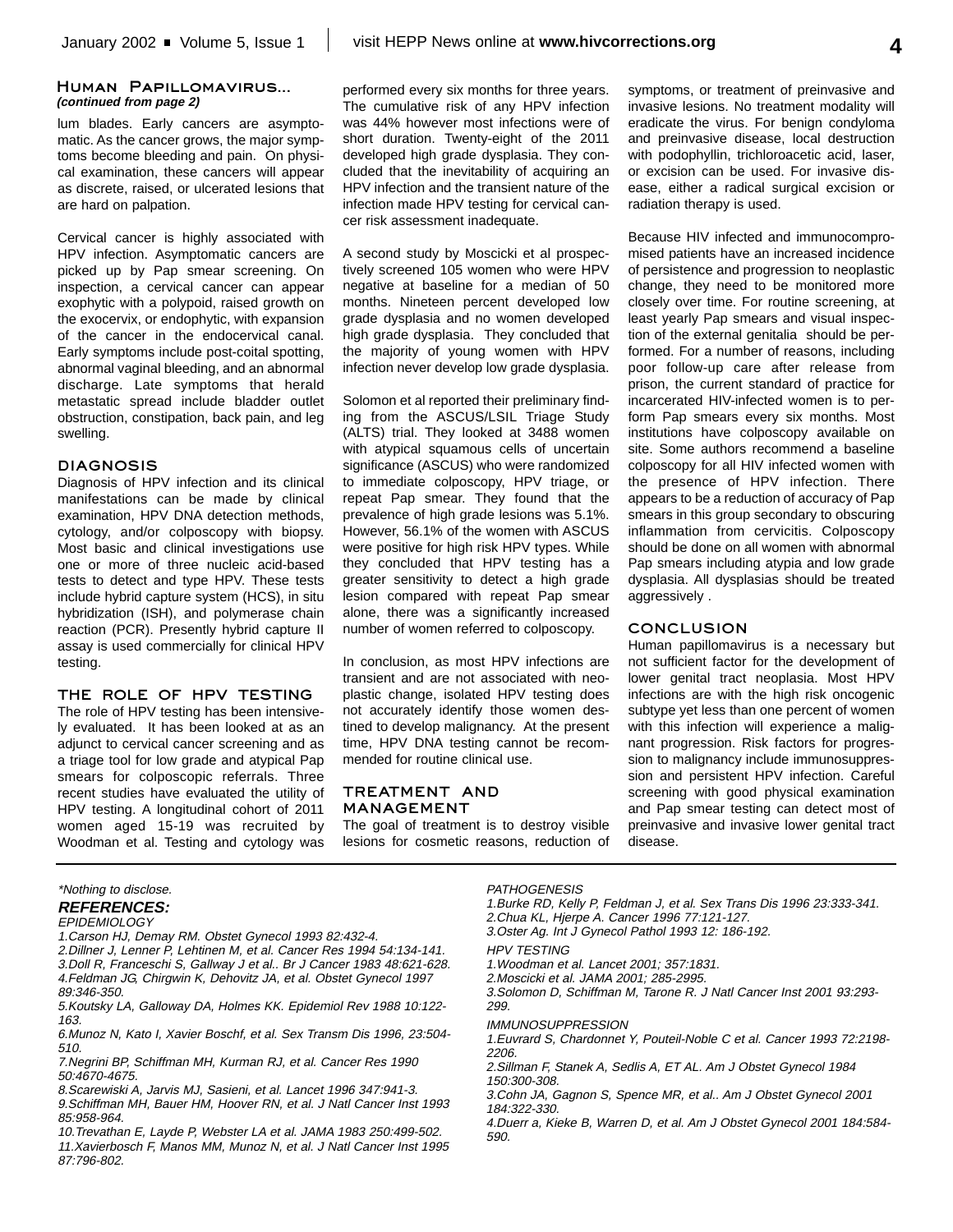# HEPPigram: **Management of the Abacavir Hypersensitivity Syndrome (AHS)**

Approximately 3%-5% of patients who are on Abacavir (ABC) antiretroviral therapy experience what is known as the Abacavir Hypersensitivity Syndrome (AHS) within the first six weeks of therapy. It is important to counsel patients about AHS before they begin treatment and to contact medical staff immediately if symptoms should occur within the first six weeks of treatment. Additionally, they should be counseled NOT to discontinue the medication on their own, as it would confuse later decision making. This algorithm describes the management of AHS.

Patient is within six weeks of starting ABC, has a skin rash or two or more of the following sets of symptoms that persist and progress beyond 72-96 hours:

- 1. fever
- 2. nausea, vomiting, diarrhea or abdominal pain
- 3. myalgias, severe fatigue or malaise

Evaluate patient immediately. Evaluation should include blood pressure, examination for rash, chemistry profile and CBC.

Note: Symptoms may be indistinguishable from <sup>a</sup> viral syndrome, however usually do not include respiratory complaints.

See patient DAILY for next 72 hours.

Admission to medical infirmary may be indicated in some cases. Do NOT discontinue ABC at this time.

Prescribe antiemetics if nausea/vomiting is significant component of patient's symptoms.



If AHS is suspected or diagnosed, NEVER re-challenge the patient with ABC. Mark chart as such and counsel patient to never take ABC again. Note that both ZIAGEN and TRIZAVIR contain ABCand therefore chart must be clear: Patient has life-threatening sensitivity to ABC in both Ziagen and Trizavir. Note: if patients stop ABC treatment for other reasons (e.g. non-adherence), they CAN be restarted on ABC therapy.

It is important NOT to stop the ABC when symptoms first appear, without further investigation as described above, as they are indistinguishable from a viral syndrome. Because AHS is not dangerous if detected early, clinicians can have the opportunity to follow the patient and determine if the patient's symptoms disappear. If, on the other hand, the ABC is stopped before confirmation of AHS, it could preclude the use of a truly potent antiretroviral that the patient might need in the future. Unfortunately, once stopped in the event of symptoms, ABC can never be used again.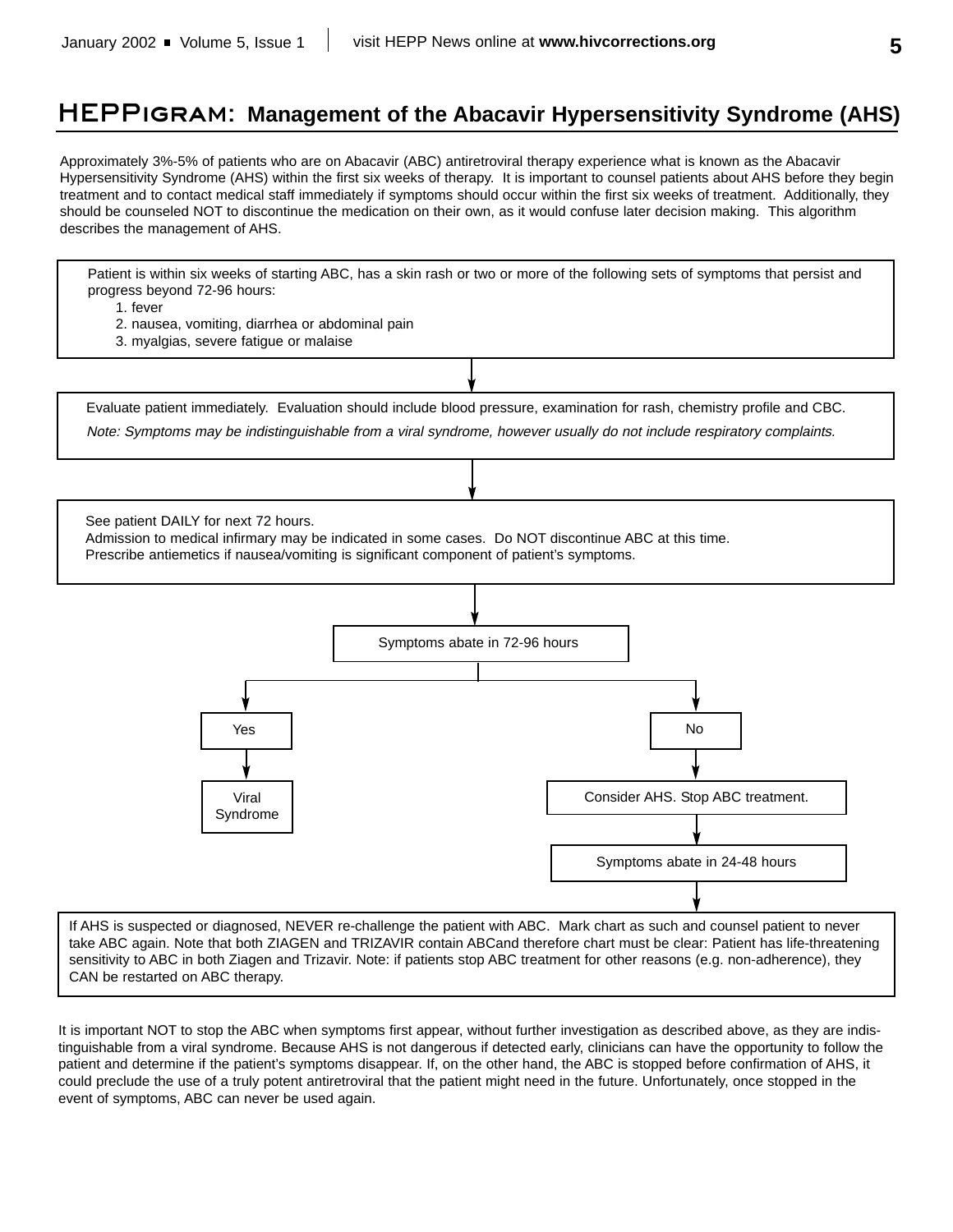# Spotlight: **Condoms in Correctional Settings**

#### By Rebecca Nerenberg\*, Managing Editor, HEPP News

Wardens turned their eyes and minds west to Los Angeles last month, after hearing that the Los Angeles County Jail (LACJ) began distributing condoms to its self-declared gay inmates (see Inside News, page 8). The LACJ is only the seventh facility in the nation to distribute condoms. Four jail systems, in New York City, Philadelphia, San Francisco, and Washington, and two prison systems, in Vermont and Mississippi, also make condoms available to their inmates. Most correctional facilities in the US have chosen not to distribute condoms due to three major concerns: 1) that condoms would be used as weapons; 2) that the condoms would be used to hide contraband; 3) and/or that the distribution of condoms would implicitly suggest that sex is permitted.

Condoms have been available in Canadian federal prisons for 10 years (condoms were first made available January 1, 1992).<sup>1</sup> HEPP News recently interviewed Mr. Ralf Jürgens, director of the Canadian HIV/AIDS Legal Network about the Canadian experience with condom distribution over the past decade.

Commonly voiced fears about making condoms available in prisons include the fear that the condoms can and will be used as weapons. One concern, mentioned by several correctional professionals in response to the news about the LACJ is that condoms could be filled with sand or dirt and used to hit other inmates or corrections staff. Other professionals have raised concerns about condoms being used as a strangulation device. When asked if these situations or other situations similar to these have arisen in Canada, Jürgens replied, "No. No events like these have been reported and furthermore, there have been no reported events of condoms being used as any type of weapon."

In fact, Jürgens explained, the "issues [surrounding condom distribution in corrections] have become non-issues." Jürgens cited a survey he worked on as part of the Expert Committee on AIDS and Prisons in Canada in 1995, several years after condoms were made available (at that point condoms were available in a wide variety of ways, not only through healthcare services). In this survey, the researchers found that 82% of correctional staff reported that making condoms available in prisons had not created any problems in the institution.<sup>2</sup> The 18% of staff who did report problems cited issues not related to safety and security. There were comments, for example, that the inmates were "using too many of them [condoms]," Jürgens said, emphasizing that the problems reported were often minor and in no way endangered either the staff or the inmates.

Furthermore, although some staff had been concerned that condoms could be used to hide contraband or that making condoms available would be seen as encouraging sexual activity, most staff found that these fears did not materialize. According to Jürgens, the idea of condoms being used to hide contraband was discussed before condoms were available, but there has been no mention of it since. As Jürgens explained, condoms are not available from outside the prisons, only from within the institution. Therefore, it makes it difficult, if not impossible, to use condoms as containers in which to smuggle contraband into the prison from outside. Furthermore, Jürgens said that objects that constitute contraband have been smuggled from location to location within the prisons long before condoms were made available. In other words, although condoms could serve as

another way to hide and/or transport contraband once it is inside the walls, they have not materialized as "contraband containers."

The third issue surrounding the availability of condoms in corrections is that it implies that sexual activity is permitted, when in fact, it is illegal. Responding to this idea, Jürgens cited that sex while in prison is still an institutional offense in Canada, but that "fighting the spread of HIV is more important than upholding so-called morality when the activity is occurring [even in the absence of condoms]." He made the analogy that while drug use is illegal on the outside as well as on the inside, many countries around the world have needle exchange programs, responding to a public health problem. Jürgens described the availability of condoms in corrections as "a pragmatic public health response to something that happens – it does not condone the activity [in itself]." Thus, in the Canadian experience, the issues most often discussed regarding condoms in corrections have turned out not be issues.

Although condoms have been available in Canadian federal prisons since 1992, many inmates chose not to access condoms until 1994. Jürgens and others questioned inmates about the distribution process. Initially, condoms were only distributed in prison healthcare services. Inmates responded that they would be much more likely to use the condoms if they did not have to go to a health services provider and ask for them, since doing so meant admitting to participating in an activity that is specifically prohibited in every Canadian correctional facility. Currently bowls or other containers filled with condoms have been placed in areas where inmates can pick them up without being seen by correctional staff or other inmates. Since 1994, condoms, dental dams, and lubricant have been made available in washrooms, shower areas, libraries, and in some cases are freely available "on the ranges." However, some facilities and a few provincial correctional systems have elected not to provide condoms at all or to provide them only through health services. Perhaps the most important observation Jürgens provided on the Canadian experience is that none of the facilities that has ever adopted a policy to make condoms available has reversed the policy.<sup>1</sup>

Jürgens also provided data from studies in Europe which have revealed that the percentage of prison systems providing condoms rose from 53% in 1989 to 81% in 1997.<sup>1</sup> There are only four prison systems in Europe that are not making condoms available to inmates- the rest are now doing so. "The United States is one of the few industrialized countries that do not make condoms available [to inmates]," Jürgens said. The situation in corrections in the United States does not exactly mirror that in Canada or in any other correctional system worldwide, as each nation's system is unique. Given the higher proportion of inmates incarcerated for drug-related crimes in the United States, consideration surrounding condom distribution may differ than those in Canada. Furthermore, considerations for condom distribution in prisons may differ from those for jails. Nonetheless, arguments used in the United States to bar the distribution of condoms in correctional facilities are "not sustainable," according to Jürgens, given the widespread adoption of condom distribution in other developed nations of the world and the relatively few problems as a result.

\*Nothing to disclose.

#### REFERENCES:

1. The Canadian HIV/AIDS Legal Network. Prevention: Condoms. http://www.aidslaw.ca/Maincontent/issues/prisons/e-info-pa4.htm 2. HIV/AIDS in Prisons: Background Materials, Appendix 5. Published by the Correctional Service of Canada. For copies in English or French, call: 613.995.5058.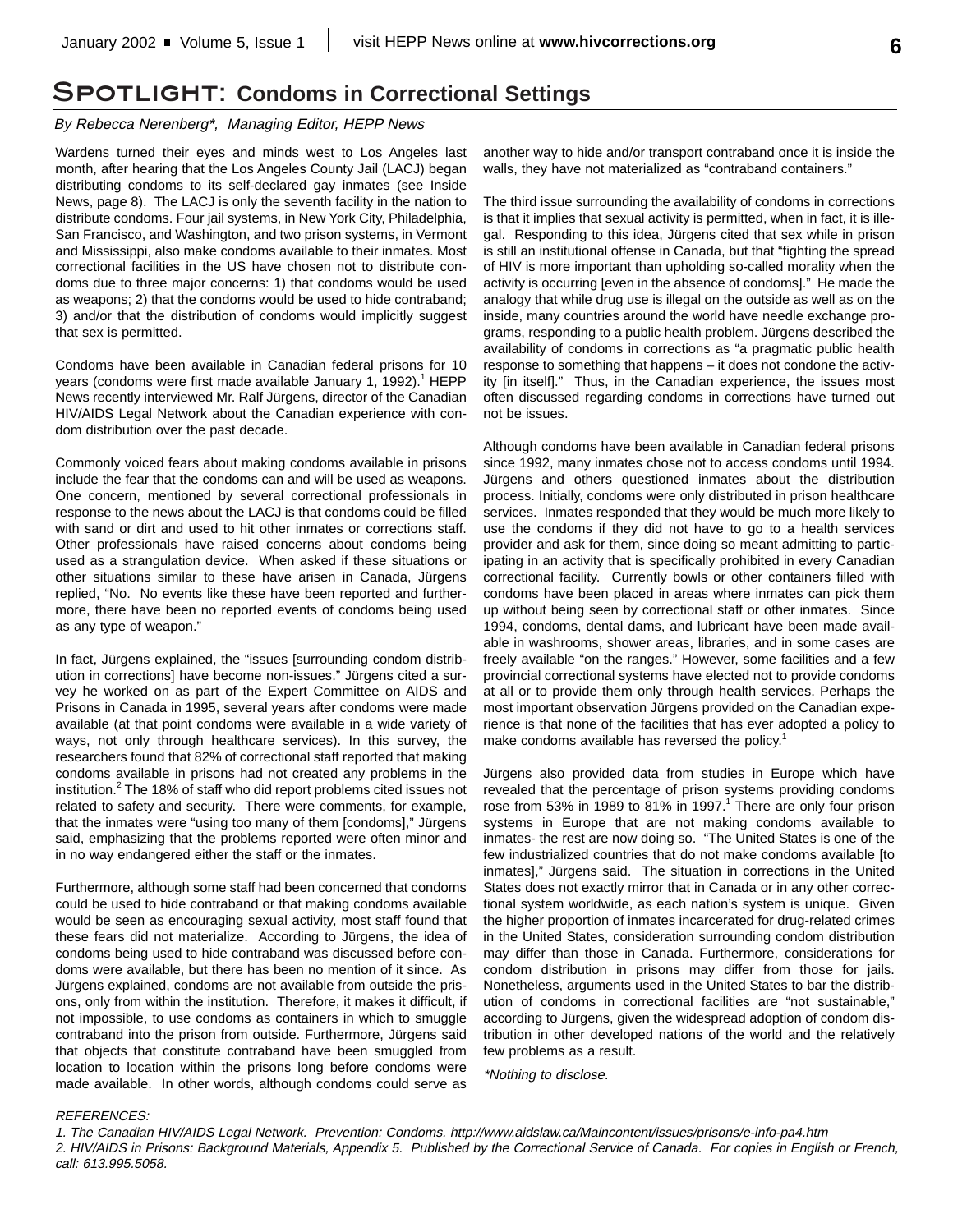Adapted from Bartlett JG and Gallant JE. 2001-2002 Medical Management of HIV Infection. Johns Hopkins University, Baltimore, MD. 2001.

**Antiretroviral Agents Dosing and Administration Recommendations: PIs**<br> *Adapted from Bartlett JG and Gallant JE. 2001-2002 Medical Management of HIV Infection. Johns Hopkins University,*<br>
This table is a replacement for t This table is a replacement for the table that was printed with a copy error on page 8 of the November 2001 issue of HEPP News. The entire Antiretroviral Agents Dosing and Administration Recommendations table is available in its correct form at http://www.hivcorrections.org/archives/nov01/nov2001.pdf (pages 7-8) or by emailing a request to heppnews@brown.edu.

# **PROTEASE INHIBITORS (PIs)**

|                     | Indinavir**<br>(Crixivan)                                                                                                                                                                                                                                                | <b>Ritonavir</b><br>(Norvir)                                                                                                                                                                                                                                                | (Invirase)                                                         | Saquinavir**<br>(Fortovase)                                                                                          | Amprenavir<br>(Agenerase)                                                                                                                                                                                                                  | <b>Nelfinavir</b><br>(Viracept)                  | Lopinavir +<br><b>Ritonavir</b><br>(Kaletra)                                                                       |
|---------------------|--------------------------------------------------------------------------------------------------------------------------------------------------------------------------------------------------------------------------------------------------------------------------|-----------------------------------------------------------------------------------------------------------------------------------------------------------------------------------------------------------------------------------------------------------------------------|--------------------------------------------------------------------|----------------------------------------------------------------------------------------------------------------------|--------------------------------------------------------------------------------------------------------------------------------------------------------------------------------------------------------------------------------------------|--------------------------------------------------|--------------------------------------------------------------------------------------------------------------------|
| Recommended<br>Dose | 800mg q 8h<br>Separated ddl<br>dose by 1 hr                                                                                                                                                                                                                              | 600mg bid<br>Separate ddl<br>dose by 2 hr                                                                                                                                                                                                                                   | Not recommend-<br>ed as single PI<br>400mg bid with<br><b>RTV</b>  | 1200mg tid                                                                                                           | 1200mg bid<br>(caps)<br>1400mg bid<br>(oral solution)                                                                                                                                                                                      | 1250mg bid or<br>750mg tid                       | 3 caps or 0.5mL<br>twice daily<br>4 caps bid<br>when used with<br>efavirenz or<br>nevirapine                       |
| Food Effect         | $\downarrow$ 77%; take 1 hr<br>before or 2 hours<br>after meals; may<br>take with low fat<br>snack or skim<br>milk                                                                                                                                                       | $T$ 15%; take with<br>food if possible<br>to improve toler-<br>ability                                                                                                                                                                                                      | No food effect<br>when taken with<br><b>RTV</b>                    | $T$ 6x; take with<br>large meal<br>unless taken<br>with RTV                                                          | high fat meal<br>decreases AUC<br>20%; can be<br>taken with or<br>without food, but<br>high fat meal<br>should be<br>avoided.                                                                                                              | $\uparrow$ 2-3x; take<br>with meal or<br>snack   | Fat increases<br>AUC 50% to<br>80%; should be<br>taken with food                                                   |
| Side Effects*       | GI intolerance<br>$(10-15\%)$ ;<br>nephrolithiasis or<br>nephrotoxicity<br>$(10-15\%)$ ;<br>headache;<br>asthenia;<br>dizziness; rash;<br>metallic taste:<br>ITP; alopecia;<br>lab: increase<br>indirect<br>bilirubinemia<br>(inconsequential)<br>Class side<br>effects* | GI intolerance<br>(20-40%); pares-<br>thesias-circum-<br>oral and extremi-<br>ties (10%); taste<br>perversion<br>$(10\%)$ ;<br>lab:triglycerides<br>increase in 60%<br>and transami-<br>nase increase in<br>10-15%, CPK<br>and uric acid<br>increase Class<br>side effects* | GI intolerance<br>$(10-20\%)$ ;<br>increase Class<br>side effects* | GI intolerance<br>$(20-30\%)$ ;<br>headache;<br>hypoglycermia;<br>transaminase<br>increase<br>Class side<br>effects* | GI intolerance<br>(10-30%); rash<br>(20-25% - usually<br>at 1-10 wks),<br>Stevens-Johnson<br>syndrome (1%);<br>paresthesias<br>$(10-30% -$<br>perioral or<br>peripheral)<br>Increase in liver<br>function tests.<br>Class side<br>effects* | Diarrhea<br>$(10-30%)$<br>Class side<br>effects* | GI intolerance:<br>nausea, vomit-<br>ing, diarrhea<br><b>Elevated Lipids</b><br>Asthenia<br>Class side<br>effects* |

\*For full information on toxicity and drug interactions for PIs and class side effects, see Chapter 4 of Bartlett JG and Gallant JE. 2001-2002 Medical Management of HIV Infection. Johns Hopkins University, Baltimore, MD. 2001.

# Resources & Websites

#### **CDC STD Prevention Website**

http://www.cdc.gov/nchstp/dstd/dstdp.html

#### **National Institutes of Allergy and Infectious Diseases (NIAID) STD Information Page**

http://www.niaid.nih.gov/daids/prevention/stds.htm

#### **STD Fact Sheet**

http://www.niaid.nih.gov/factsheets/stdinfo.htm

**MEDLINE Sexually Transmitted Diseases Website** http://www.nlm.nih.gov/medlineplus/sexuallytransmitteddiseases.html

**Sexually Transmitted Diseases Information Center (JAMA)** http://www.ama-assn.org/special/std/std.htm

#### **Powerpoint presentations from the HEPP NCCHC preconference symposium** available in electronic form. Topics include: the correctional side of HCV, HBV, TB, HIV in women, Mental Health in HIVpositive patients, and information on treating Transgendered patients. Email HEPPNews@brown.edu

#### HIV Treatment Resources **HIV/AIDS Annual Update 2001**

A collection of 11 clinical reviews now available on medscape. http://hiv.medscape.com/update2001

#### **AMFAR HIV/AIDS Treatment Directory, Summer 2001 Edition** For free copies, contact Barbara Good at barbara.good@amfar.org or fax a request to 212.806.1601

**Updated Adult and Adolescent HIV Treatment Guidelines** http://www.hivatis.org/guidelines/adult/Aug13\_01/pdf/AAAug13S.PDF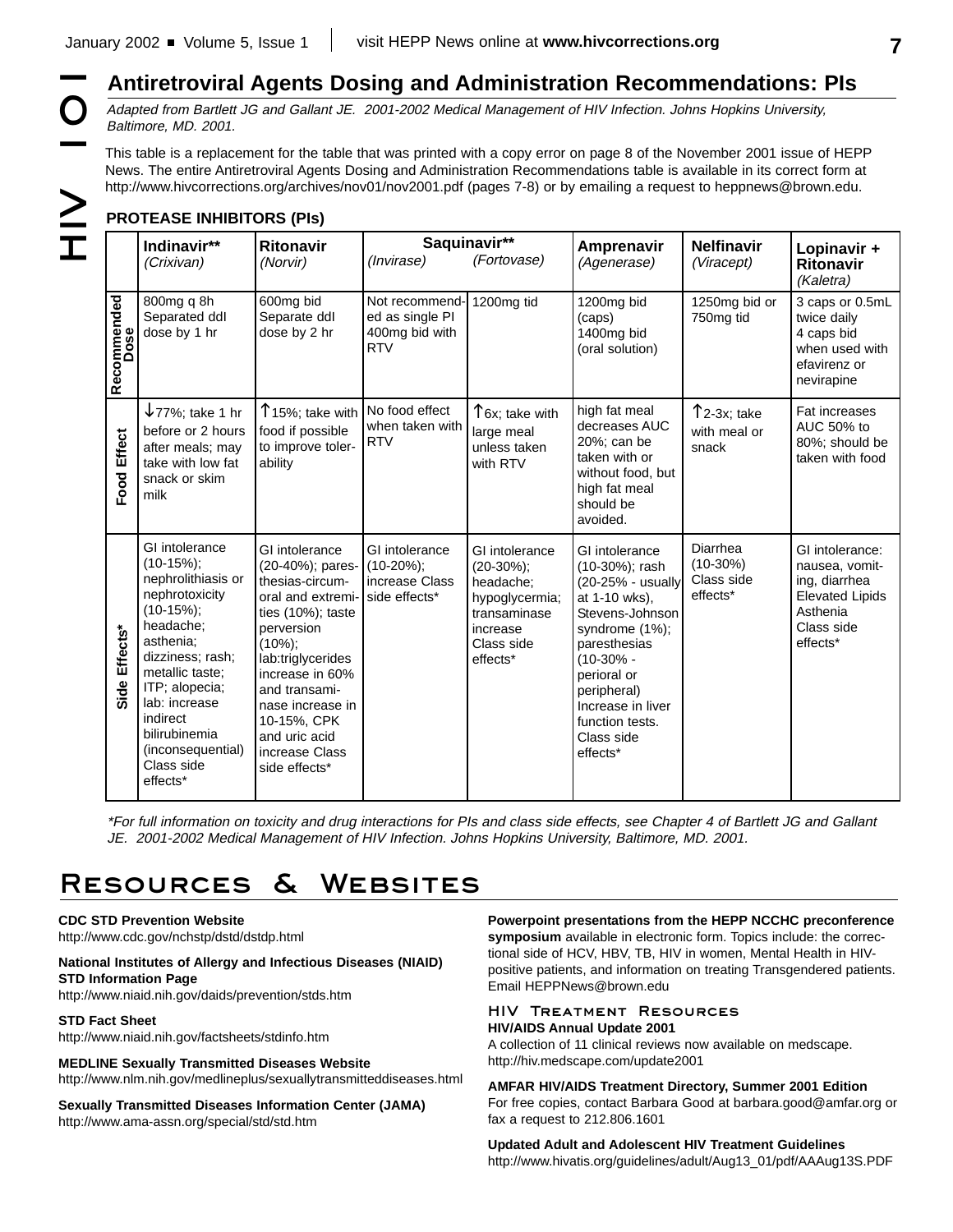# SAVE THE I **DATES**

#### **9th Conference on Retroviruses and Opportunistic Infections**

February 24-28, 2002 Seattle, Washington Registration: Dec. 10, 2001- Jan. 23, 2002 Call: 703.535.6899 Visit: www.retroconference.org

#### **2002 National STD Prevention Conference**

March 4-7, 2002 San Diego, California Fee: before Feb. 8: \$140; after Feb. 8: \$165 Visit: http://www.stdconference.org/ Call: G. Vaughn, 404.639.8260 Email: ghv1@cdc.gov

**Management of HIV/AIDS in the Correctional Setting: A Live Satellite Videoconference Series "Dermatological Manifestations of HIV Infection"** March 12, 2002 12:30-3:30 p.m. EST Call: 518.262.4674 Email: ybarraj@mail.amc.edu Visit: www.amc.edu/patient/HIV/ hivconf.htm CME Credits Available

#### **14th National HIV/AIDS Update Conference (NAUC)**

March 19-22, 2002 San Francisco, California Sponsored by American Foundation for AIDS Research Fee: before March 1: \$325; after March 1: \$375 (special rates available) Visit: http://www.amfar.org/cgibin/iowa/nauc/index.html CME credit available

#### **International Conference on Emerging Infectious Diseases**

March 24-27, 2002 Atlanta, Georgia Fee: before March 4: \$300; on-site: \$350 Visit: http://www.cdc.gov/iceid/ Call: C. Schable, 404.639.4581 Email: cas1@cdc.gov

#### **Clinical Updates in Correctional Health Care** April 13-16, 2002 Fort Lauderdale, Florida Visit: www.ncchc.org Fax: 773.880.2424

# Inside News

#### **Treatment Efficacy Predicted in Six Days** Lancet 2001. 358 (9295): 1760-1765.

Findings from a new study are likely to change the clinician's approach to HIV management over the course of the next year. The new study looked at rates of change in viral load and found that the rate of decline of a patient's HIV after the first six days of treatment is a good predictor of the patient's long term response to treatment. Current guidelines indicate that providers should change a patient's treatment if the reduction in plasma HIV RNA is less than 0.50-0.70 log after four weeks of treatment or less than 1.00 log by eight weeks of therapy. This study has shown that much earlier predictions of treatment efficacy are possible. Critics warn that predicting treatment efficacy after six days of treatment is only valid if more is known about the patient's adherence to the drug regimen.

#### **HAART Therapy: One Week on, One Week Off?**

#### NIH Release, 12/3/01

A new study from the National Institutes of Allergy and Infectious Diseases shows that cycling antiretroviral medications in a seven dayon, seven day off manner appears to reduce toxic side effects without reducing the drug's effectiveness. The study put 10 patients on a "structured intermittent therapy" regimen where they received combination therapy of stavudine, lamivudine, indinavir, and ritonavir for seven days followed by seven days of no medication before beginning the next drug cycle. All of the participants maintained their CD4+ count and viral load levels throughout the 32-68 week study. While there were no signs of drug-resistance in these patients, there were marked decreases in serum cholesterol and triglyceride levels. Larger scale trials are now underway. If these trials support the small-scale study and prove that there are no adverse effects, drug costs could be reduced by as much as 50%. Results from this study are expected to be released in February, at the annual Retrovirus conference. Practitioners and patients are advised to await definitive data before adopting this approach to HIV treatment.

#### **Condoms Available in the LA County Jail** LA Times, 11/30/01

Following the approval of the Los Angeles County Sheriff's Department, the Los Angeles County Jail (LACJ) has begun distributing condoms to its "self-declarded" gay inmates. In the LACJ, gay inmates are segregated into separate housing units. Inmates are receiving condoms through an outside agency, which provides a weekly HIV/AIDS lecture and then distributes the condoms. Margaret Winter of the American Civil Liberties Union (ACLU) has said that the provision of condoms to self-declared gay men does nothing to protect the large numbers of men who participate in sex in prison but do not self-identify as gay. Although having sex while incarcerated is a felony under California law, the sheriff's office has recognized the rising number of new HIV cases in the jail and is responding to the health crisis. The LACJ is the seventh correctional facility on the nation to begin distributing condoms, joining four other jails in New York City, Philadelphia, San Francisco and Washington, and two prisons, in Vermont and Mississippi.

#### **Hit Hard, Hit Early Dealt Another Blow: Delaying HAART May Be Safe**

JAMA 2001. 286 (20): 2560-2567 and 2568- 2577

Continuing the recent trend in HIV management studies, two separate studies appear to demonstrate that delaying HAART until a patient's CD4+ count drops to 200 cells/mL and has a high level of virus circulating in the bloodstream is safe. Although it took longer for patients with higher initial viral load levels to reach an undetectable level of virus, all patients had the same chance of having an undetectable viral load after 32 weeks of treatment. Furthermore, patients whose CD4+ count was between 200 and 349 at baseline fared just as well after 32 weeks of treatment as patients whose initial levels were higher than 350. While these findings have the potential to change treatment recommendations, experts caution that these results may not be the same for all patients, especially women, who exhibit different viral loads and may develop fullblown AIDS at lower levels of viremia than men.

#### **Risk of Vulvar Cancer Increased Among HIV-Positive Women**

#### Lancet 2002; 359:108-113

A new study conducted by researchers from Columbia University notes that HIV-positive women are at increased risk for vulvar cancer as well as cervical cancer. A study group of 925 women was followed for 3 years. Women underwent twice-yearly gynecological examinations. At the start of the study, 6% of the 481 HIV-positive women had vulvovaginal/perianal condoloma acuminata or intraepithelial neoplasia compared to only 1% of the HIV-negative women. Throughout the course of the study, HIV-positive women who did not previously have vulvar cancer were 16 times more likely to develop vulvovaginal or perianal lesions compared with the HIV-negative women. Risk factors for developing lesions included HIV infection, decreased CD4+ count, HPV infection, and a history of frequent injection drug use.